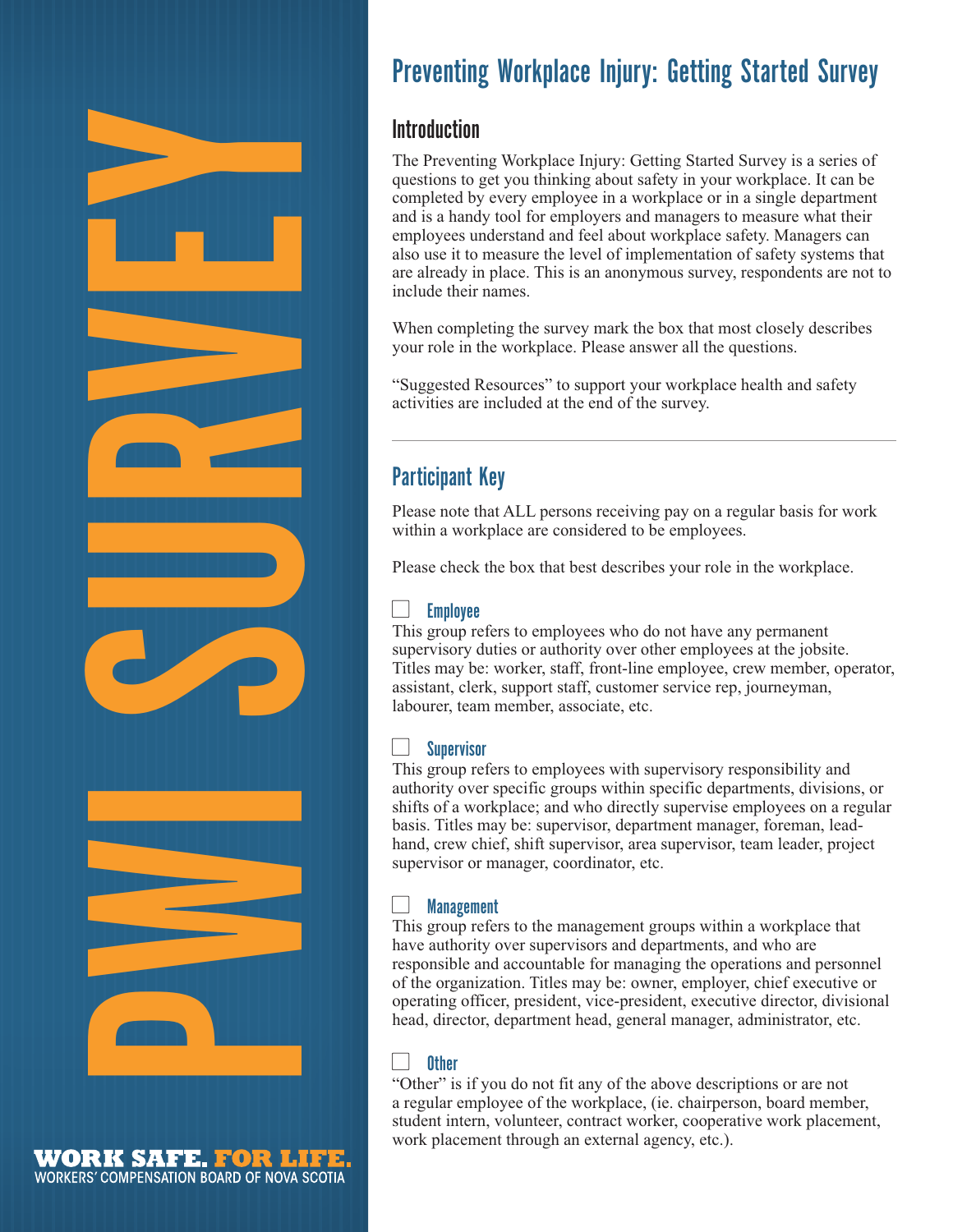## Please answer all of the following questions.

### Step 1. Create a Health and Safety Policy

A company safety policy is a written document that shows an employer's commitment to a safe workplace. A policy is mandatory when there are 5 or more employees.

- 1.1 Is there a written health and safety policy in your workplace?  $Yes \Box No \Box Not Sure \Box$
- 1.2 Does the employer clearly communicate the health and safety policy to employees?  $Yes \Box No \Box Not Sure \Box$
- 1.3 Does the employer put the company health and safety policy into action?  $Yes \Box No \Box Not Sure \Box$
- 1.4 Does the employer have safety rules in place?  $Yes \Box No \Box Not Sure \Box$

Comments:

### Step 2. Know Your Responsibilities

Employers are legally required to maintain a safe work environment. Employees also share a responsibility to act safely in the workplace.

- 2.1 Are your health and safety responsibilities reviewed with you by your manager or employer?  $Yes \Box No \Box Not Sure \Box$
- 2.2 Do you take steps to make your workplace as safe as possible?  $Yes \Box No \Box Not Sure \Box$
- 2.3 Do you feel that managers are held accountable for employee health and safety?  $Yes \Box No \Box Not Sure \Box$
- 2.4 Would you tell your manager or employer if you saw something unsafe in your workplace?  $Yes \Box No \Box Not Sure \Box$
- 2.5 Do you feel that employee safety is a high priority with management?  $Yes \Box No \Box Not Sure \Box$

#### Comments:

### Step 3. Establish a Health and Safety Program

A program describes the health and safety work that is done and measured in the workplace. Employers with more than 20 employees are required by law to have a health and safety program in place.

- 3.1 Is there a written health and safety program in your workplace?  $Yes \Box No \Box Not Sure \Box$
- 3.2 Has the company's health and safety program been reviewed with you?  $Yes \Box No \Box Not Sure \Box$
- 3.3 Do you feel that the employer has a clear plan for preventing workplace injury and illness?  $Yes \Box No \Box Not Sure \Box$
- 3.4 Do you feel that other employees work as safely as possible?  $Yes \Box No \Box Not Sure \Box$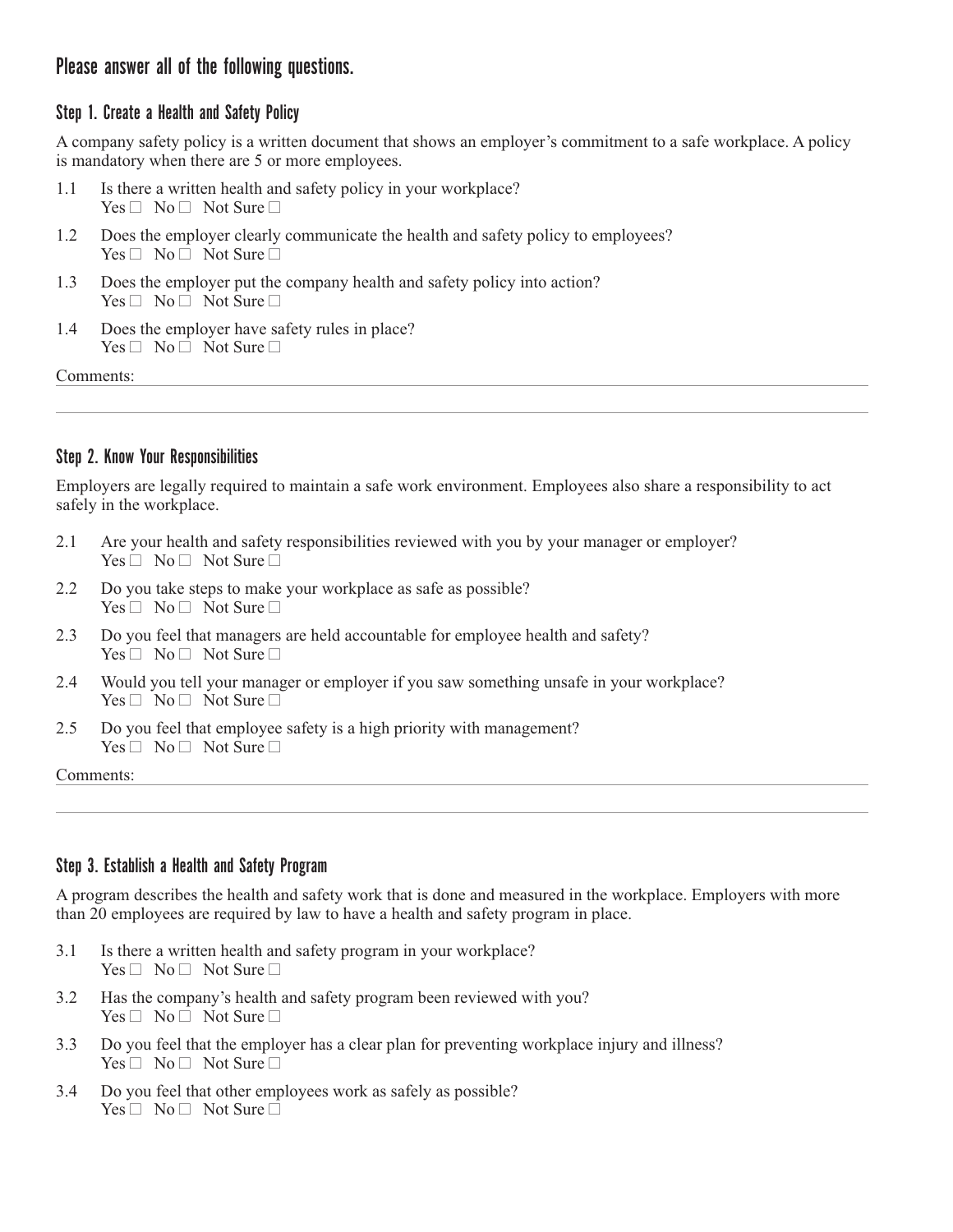3.5 Do you feel that other employees understand the company's health and safety rules?  $Yes \Box No \Box Not Sure \Box$ 

Comments:

#### Step 4. Create a Joint Occupational Health and Safety Committee or Select a Representative

A Joint Occupational Health and Safety Committee (JOHSC) is a group of employees and managers working together to create a safer workplace. A JOHSC is required by law if 20 or more people are employed in a workplace. A safety representative is required if 5 or more are employed in the workplace.

- 4.1 Does your workplace have either a health and safety committee or a safety representative?  $Yes \Box No \Box Not Sure \Box$
- 4.2 Are the names of your health and safety committee members or safety representative posted?  $Yes \Box No \Box Not Sure \Box$
- 4.3 Do you feel workplace health and safety concerns are addressed promptly by the committee or representative?  $Yes \Box No \Box Not Sure \Box$
- 4.4 Are the minutes of health and safety meetings easily available to all employees?  $Yes \Box No \Box Not Sure \Box$

Comments:

#### Step 5. Control Hazards

Controlling hazards means reducing the possibility of workplace injury or incident by identifying, reporting and then taking immediate steps to control the unsafe situation or hazard.

- 5.1 Do you feel free to report workplace hazards?  $Yes \Box No \Box Not Sure \Box$
- 5.2 Does your manager promptly respond when you report a workplace hazard to him/her?  $Yes \Box No \Box Not Sure \Box$
- 5.3 Are health and safety inspections done regularly at your workplace?  $Yes \Box No \Box Not Sure \Box$
- 5.4 Does the employer make sure that employees are told about hazards identified in the workplace?  $Yes \Box No \Box Not Sure \Box$

#### Comments: